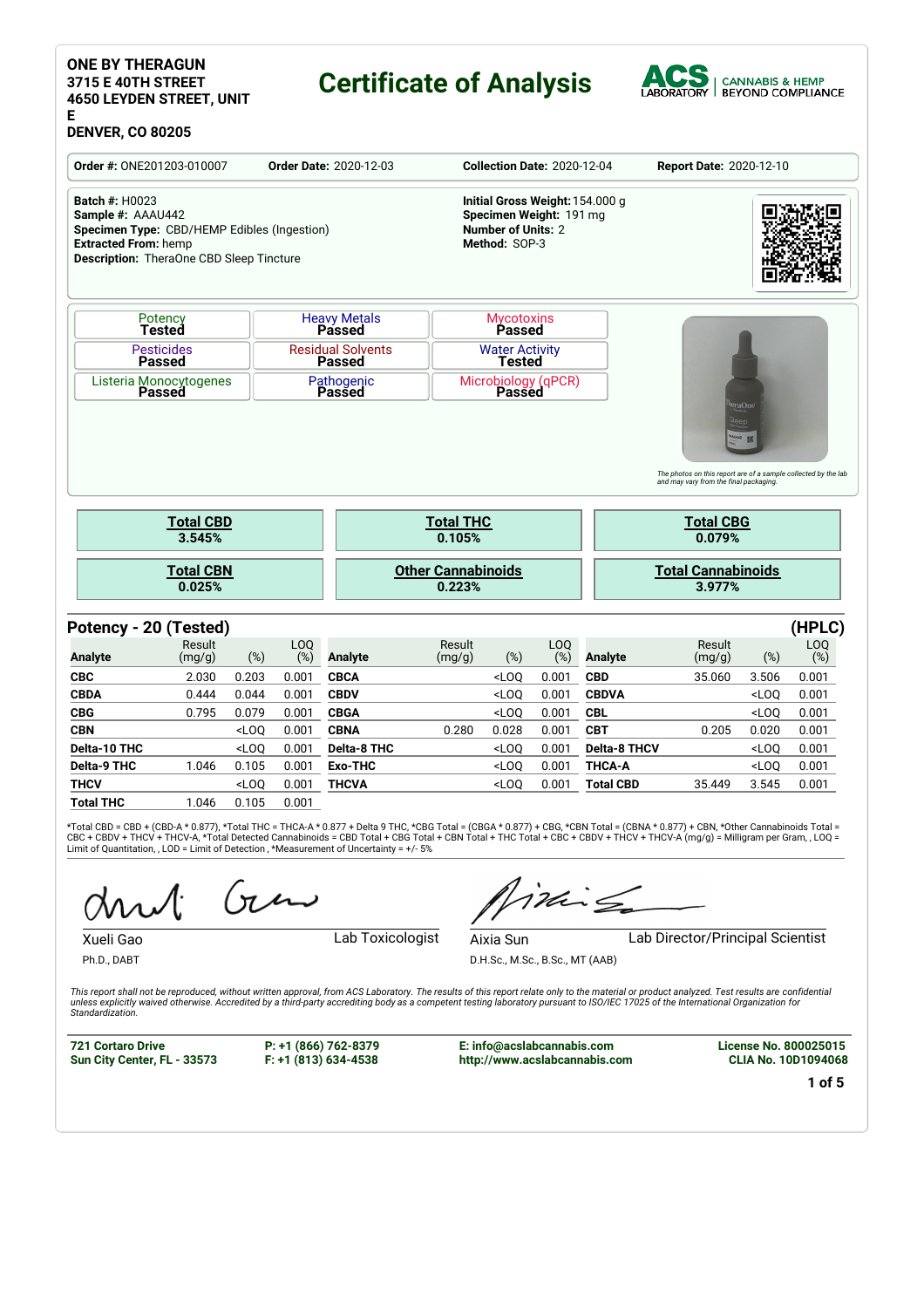# **ONE BY THERAGUN 3715 E 40TH STREET 4650 LEYDEN STREET, UNIT**

# **Certificate of Analysis**



### **E DENVER, CO 80205**

| Order #: ONE201203-010007                                                                                                                                                   | <b>Order Date: 2020-12-03</b> | <b>Collection Date: 2020-12-04</b>                                                                       | <b>Report Date: 2020-12-10</b> |
|-----------------------------------------------------------------------------------------------------------------------------------------------------------------------------|-------------------------------|----------------------------------------------------------------------------------------------------------|--------------------------------|
| <b>Batch #: H0023</b><br>Sample #: AAAU442<br>Specimen Type: CBD/HEMP Edibles (Ingestion)<br><b>Extracted From: hemp</b><br><b>Description:</b> TheraOne CBD Sleep Tincture |                               | Initial Gross Weight: 154,000 g<br>Specimen Weight: 191 mg<br><b>Number of Units: 2</b><br>Method: SOP-3 |                                |

# **Heavy Metals (Passed) (ICP-MS)**

| <b>HEAVY IVICIAIS (FASSEU)</b> |                          |                 |              |                |                          |                 |               |                |                          |                 | uur wo       |
|--------------------------------|--------------------------|-----------------|--------------|----------------|--------------------------|-----------------|---------------|----------------|--------------------------|-----------------|--------------|
| Analyte                        | Action<br>Level<br>(ppb) | Result<br>(ppb) | LOO<br>(ppb) | <b>Analyte</b> | Action<br>Level<br>(ppb) | Result<br>(ppb) | LOO.<br>(ppb) | <b>Analyte</b> | Action<br>Level<br>(ppb) | Result<br>(ppb) | LOO<br>(ppb) |
| Arsenic (As)                   | 1500                     | $<$ LOO         | 100          | Cadmium (Cd)   | 500                      | $<$ LOO         | 100           | Lead (Pb)      | 500                      | $<$ LOO         | 100          |
| Mercury (Hg)                   | 3000                     | $<$ LOO         | 100          |                |                          |                 |               |                |                          |                 |              |

(ppb) = Parts per Billion, (ppb) = (µg/kg), , LOQ = Limit of Quantitation

| <b>Mycotoxins (Passed)</b> |                          |                 |              |                     |                          |                 |              |                |                          |                 | (LCMS/API/GCMS) |
|----------------------------|--------------------------|-----------------|--------------|---------------------|--------------------------|-----------------|--------------|----------------|--------------------------|-----------------|-----------------|
| Analyte                    | Action<br>Level<br>(ppb) | Result<br>(ppb) | LOO<br>(ppb) | <b>Analyte</b>      | Action<br>Level<br>(ppb) | Result<br>(ppb) | LOO<br>(ppb) | <b>Analyte</b> | Action<br>Level<br>(ppb) | Result<br>(ppb) | LOQ<br>(ppb)    |
| <b>Aflatoxin B1</b>        | 20                       | $<$ LOO         |              | <b>Aflatoxin B2</b> | 20                       | $<$ LOO         |              | Aflatoxin G1   | 20                       | $<$ LOO         |                 |
| <b>Aflatoxin G2</b>        | 20                       | $<$ LOO         |              | Ochratoxin A        | 20                       | $<$ LOO         | 12           |                |                          |                 |                 |

(ppb) = Parts per Billion, (ppb) = (µg/kg), , LOQ = Limit of Quantitation

Gen  $\Lambda$ 

inis

Ph.D., DABT

Xueli Gao **Lab Toxicologist** 

D.H.Sc., M.Sc., B.Sc., MT (AAB)

Aixia Sun Lab Director/Principal Scientist

This report shall not be reproduced, without written approval, from ACS Laboratory. The results of this report relate only to the material or product analyzed. Test results are confidential unless explicitly waived otherwise. Accredited by a third-party accrediting body as a competent testing laboratory pursuant to ISO/IEC 17025 of the International Organization for *Standardization.*

**721 Cortaro Drive Sun City Center, FL - 33573** **P: +1 (866) 762-8379 F: +1 (813) 634-4538**

**E: info@acslabcannabis.com http://www.acslabcannabis.com** **License No. 800025015 CLIA No. 10D1094068**

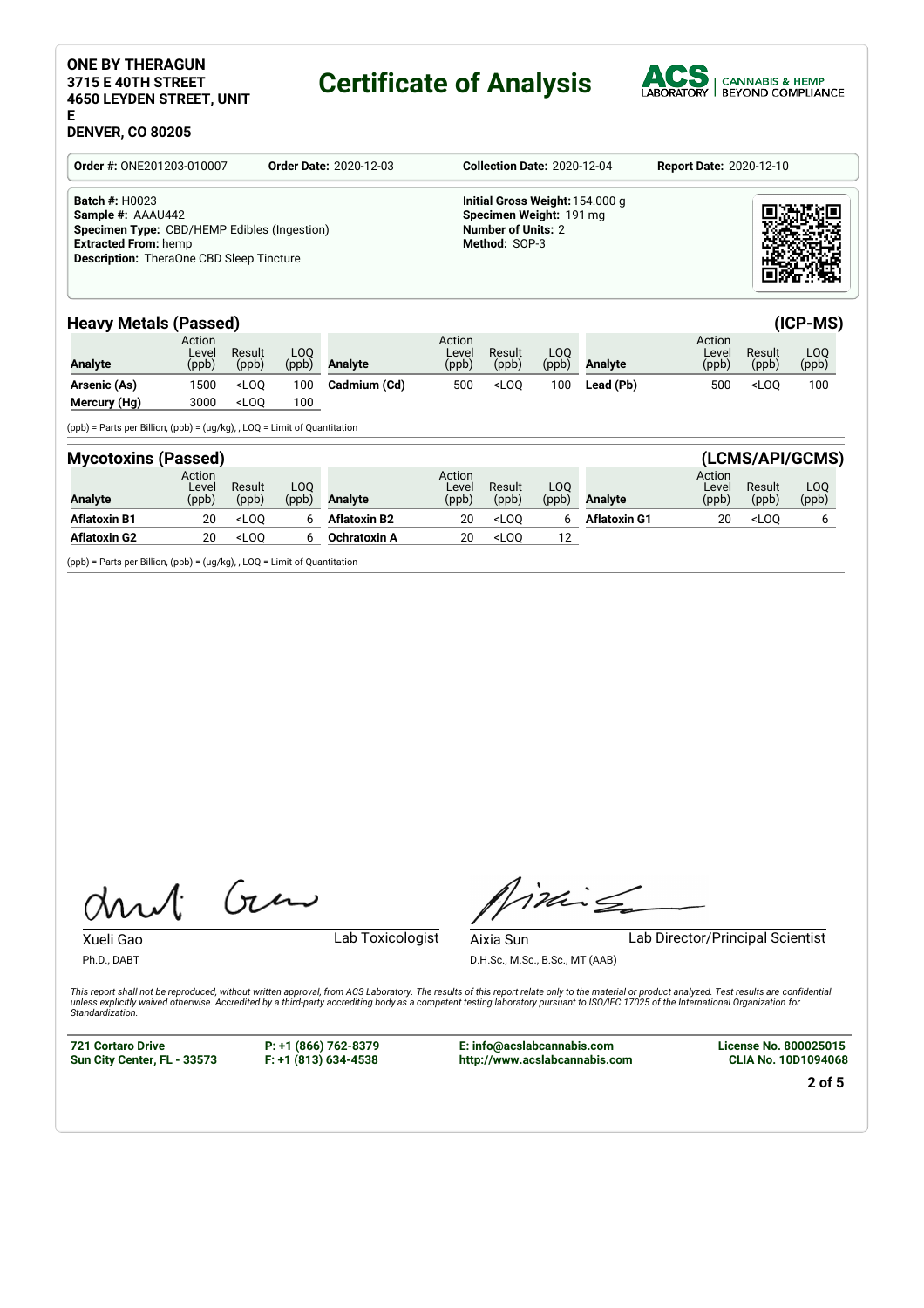# **ONE BY THERAGUN 3715 E 40TH STREET 4650 LEYDEN STREET, UNIT**

# **Certificate of Analysis**

**Pesticides FL V4 (Non-Inhalable) (Passed) (LCMS/API/GCMS)**



## **DENVER, CO 80205**

**E**

**Order #:** ONE201203-010007 **Order Date:** 2020-12-03 **Collection Date:** 2020-12-04 **Report Date:** 2020-12-10

**Batch #:** H0023 **Sample #:** AAAU442 **Specimen Type:** CBD/HEMP Edibles (Ingestion) **Extracted From:** hemp **Description:** TheraOne CBD Sleep Tincture

## **Initial Gross Weight:**154.000 g **Specimen Weight:** 191 mg **Number of Units:** 2 **Method:** SOP-3



#### **Analyte** Action **Level** (ppb) Result (ppb) LOQ<br>(ppb) Analyte Action Level (ppb) Result (ppb) LOQ<br>(ppb) Analyte Action Level (ppb) Result (ppb) LOQ (ppb) **Abamectin** 300 <LOQ 28.23 **Acephate** 3000 <LOQ 30 **Acequinocyl** 2000 <LOQ 48 **Acetamiprid** 3000 <LOQ 30 **Aldicarb** 100 <LOQ 30 **Azoxystrobin** 3000 <LOQ 10 **Bifenazate** 3000 <LOQ 30 **Bifenthrin** 500 <LOQ 30 **Boscalid** 3000 <LOQ 10 **Captan** 3000 <LOQ 30 **Carbaryl** 500 <LOQ 10 **Carbofuran** 100 <LOQ 10 **Chlorantraniliprole** 3000 <LOQ 10 **Chlordane** 100 <LOQ 10 **Chlorfenapyr** 100 <LOQ 30 **Chlormequat Chloride** 3000 <LOQ 10 **Chlorpyrifos** 100 <LOQ 30 **Clofentezine** 500 <LOQ 30 **Coumaphos** 100 <LOQ 48 **Cyfluthrin** 1000 <LOQ 30 **Cypermethrin** 1000 <LOQ 30 **Daminozide** 100 <LOQ 30 **Diazinon** 200 <LOQ 30 **Dichlorvos** 100 <LOQ 30 **Dimethoate** 100 <LOQ 30 **Dimethomorph** 3000 <LOQ 48 **Ethoprophos** 100 <LOQ 30 **Etofenprox** 100 <LOQ 30 **Etoxazole** 1500 <LOQ 30 **Fenhexamid** 3000 <LOQ 10 **Fenoxycarb** 100 <LOQ 30 **Fenpyroximate** 2000 <LOQ 30 **Fipronil** 100 <LOQ 30 **Flonicamid** 2000 <LOQ 30 **Fludioxonil** 3000 <LOQ 48 **Hexythiazox** 2000 <LOQ 30 **Imazalil** 100 <LOQ 30 **Imidacloprid** 3000 <LOQ 30 **Kresoxim Methyl** 1000 <LOQ 30 **Malathion** 2000 <LOQ 30 **Metalaxyl** 3000 <LOQ 10 **Methiocarb** 100 <LOQ 30 **Methomyl** 100 <LOQ 30 **methyl-Parathion** 100 <LOQ 10 **Mevinphos** 100 <LOQ 10 **Myclobutanil** 3000 <LOQ 30 **Naled** 500 <LOQ 30 **Oxamyl** 500 <LOQ 30 **Paclobutrazol** 100 <LOQ 30 **Pentachloronitrobenzene** 200 <LOQ 10 **Permethrin** 1000 <LOQ 30 **Phosmet** 200 <LOQ 30 **Piperonylbutoxide** 3000 <LOQ 30 **Prallethrin** 400 <LOQ 30 **Propiconazole** 1000 <LOQ 30 **Propoxur** 100 <LOQ 30 **Pyrethrins** 1000 <LOQ 30 **Pyridaben** 3000 <LOQ 30 **Spinetoram** 3000 <LOQ 10 **Spinosad** 3000 <LOQ 30 **Spiromesifen** 3000 <LOQ 30 **Spirotetramat** 3000 <LOQ 30 **Spiroxamine** 100 <LOQ 30 **Tebuconazole** 1000 <LOQ 30 **Thiacloprid** 100 <LOQ 30 **Thiamethoxam** 1000 <LOQ 30 **Trifloxystrobin** 3000 <LOQ 30

(ppb) = Parts per Billion, (ppb) = (µg/kg), , LOQ = Limit of Quantitation

Gen

Ph.D., DABT

Xueli Gao **Lab Toxicologist** 

inis

Aixia Sun Lab Director/Principal Scientist

D.H.Sc., M.Sc., B.Sc., MT (AAB)

This report shall not be reproduced without written approval from ACS Laboratory. The results of this report relate only to the material or product analyzed. Test results are confidential otherwise. Accredited by a third-party accrediting body as a competent testing laboratory pursuant to ISO/IEC 17025 of the International Organization for the content of the international Organization for *Standardization.*

**721 Cortaro Drive Sun City Center, FL - 33573** **P: +1 (866) 762-8379 F: +1 (813) 634-4538** **E: info@acslabcannabis.com http://www.acslabcannabis.com** **License No. 800025015 CLIA No. 10D1094068**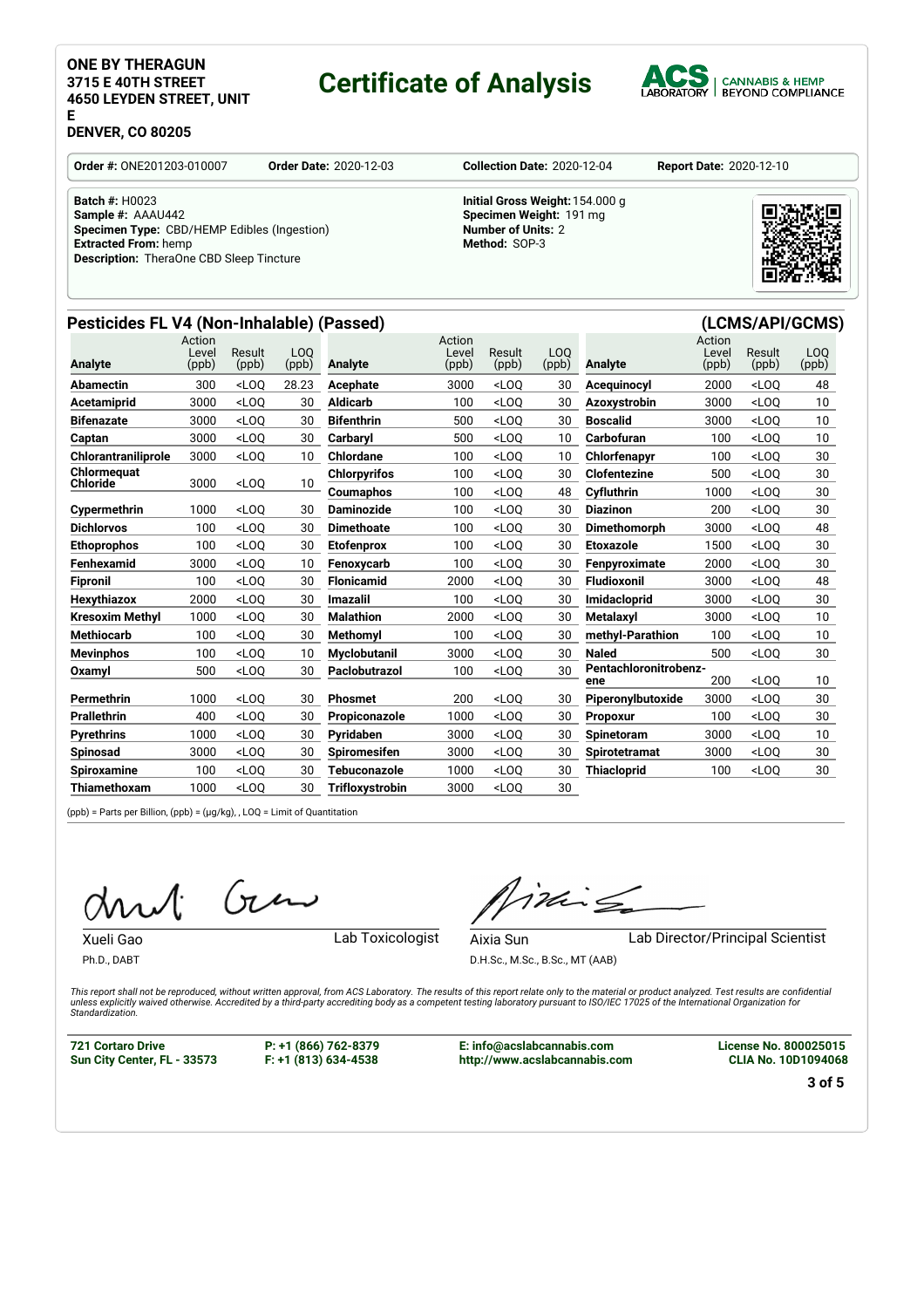## **ONE BY THERAGUN 3715 E 40TH STREET 4650 LEYDEN STREET, UNIT E**

# **Certificate of Analysis**



# **DENVER, CO 80205**

| <b>Order #: ONE201203-010007</b>                                                                                                                                            | <b>Order Date: 2020-12-03</b> | <b>Collection Date: 2020-12-04</b>                                                                       | <b>Report Date: 2020-12-10</b> |
|-----------------------------------------------------------------------------------------------------------------------------------------------------------------------------|-------------------------------|----------------------------------------------------------------------------------------------------------|--------------------------------|
| <b>Batch #: H0023</b><br>Sample #: AAAU442<br>Specimen Type: CBD/HEMP Edibles (Ingestion)<br><b>Extracted From: hemp</b><br><b>Description:</b> TheraOne CBD Sleep Tincture |                               | Initial Gross Weight: 154,000 g<br>Specimen Weight: 191 mg<br><b>Number of Units: 2</b><br>Method: SOP-3 |                                |

# **Residual Solvents (CBD) (Passed) (GC/GCMS)**

| <b>Analyte</b>           | Action<br>Level<br>(ppm) | Result<br>(ppm) | LOO<br>(ppm) | Analyte              | Action<br>Level<br>(ppm) | Result<br>(ppm) | LOO<br>(ppm) | <b>Analyte</b>      | Action<br>Level<br>(ppm) | Result<br>(ppm)                  | LOO<br>(ppm) |
|--------------------------|--------------------------|-----------------|--------------|----------------------|--------------------------|-----------------|--------------|---------------------|--------------------------|----------------------------------|--------------|
| $1,1-$                   |                          |                 |              | $1,2-$               |                          |                 |              | Acetone             | 5000                     | $<$ LOO                          | 2.08         |
| <b>Dichloroethene</b>    | 8                        | $<$ LOO         | 0.16         | dichloroethane       | 5                        | $<$ LOO         | 0.04         | <b>Acetonitrile</b> | 410                      | $<$ LOO                          | 1.17         |
| Benzene                  |                          | $<$ LOO         | 0.02         | <b>Butanes</b>       | 2000                     | $<$ LOO         | 2.5          | <b>Chloroform</b>   | 60                       | <loo< th=""><th>0.04</th></loo<> | 0.04         |
| <b>Ethanol</b>           | 5000                     | $<$ LOO         | 2.78         | <b>Ethyl Acetate</b> | 5000                     | $<$ LOO         | 1.11         | <b>Ethyl Ether</b>  | 5000                     | $<$ LOO                          | 1.39         |
| <b>Ethylene Oxide</b>    | 5                        | $<$ LOO         | 0.1          | Heptane              | 5000                     | $<$ LOO         | 1.39         | <b>Hexane</b>       | 290                      | $<$ LOO                          | 1.17         |
| <b>Isopropyl alcohol</b> | 500                      | $<$ LOO         | 1.39         | <b>Methanol</b>      | 3000                     | $<$ LOO         | 0.69         | <b>Methylene</b>    |                          |                                  |              |
|                          |                          |                 |              |                      |                          |                 |              | chloride            | 600                      | $<$ LOO                          | 2.43         |
| Pentane                  | 5000                     | $<$ LOO         | 2.08         | <b>Propane</b>       | 2100                     | $<$ LOO         | 5.83         | Toluene             | 890                      | $<$ LOO                          | 2.92         |
| <b>Total Xylenes</b>     | 2170                     | $<$ LOO         | 2.92         | Trichloroethylene    | 80                       | $<$ LOQ         | 0.49         |                     |                          |                                  |              |

(ppm) = Parts per Million, (ppm) = (µg/g), , LOQ = Limit of Quantitation

# **Water Activity (Tested) (Water Activity**

 $(aw) = aw$ 

 $G_{\nu}$  $\Lambda$ 

Xueli Gao **Lab Toxicologist** 

 $i$ ding

Aixia Sun Lab Director/Principal Scientist

D.H.Sc., M.Sc., B.Sc., MT (AAB)

This report shall not be reproduced, without written approval, from ACS Laboratory. The results of this report relate only to the material or product analyzed. Test results are confidential unless explicitly waived otherwise. Accredited by a third-party accrediting body as a competent testing laboratory pursuant to ISO/IEC 17025 of the International Organization for *Standardization.*

**721 Cortaro Drive Sun City Center, FL - 33573**

Ph.D., DABT

**P: +1 (866) 762-8379 F: +1 (813) 634-4538**

**E: info@acslabcannabis.com http://www.acslabcannabis.com** **License No. 800025015 CLIA No. 10D1094068**

**4 of 5**



# **Analyzer)**